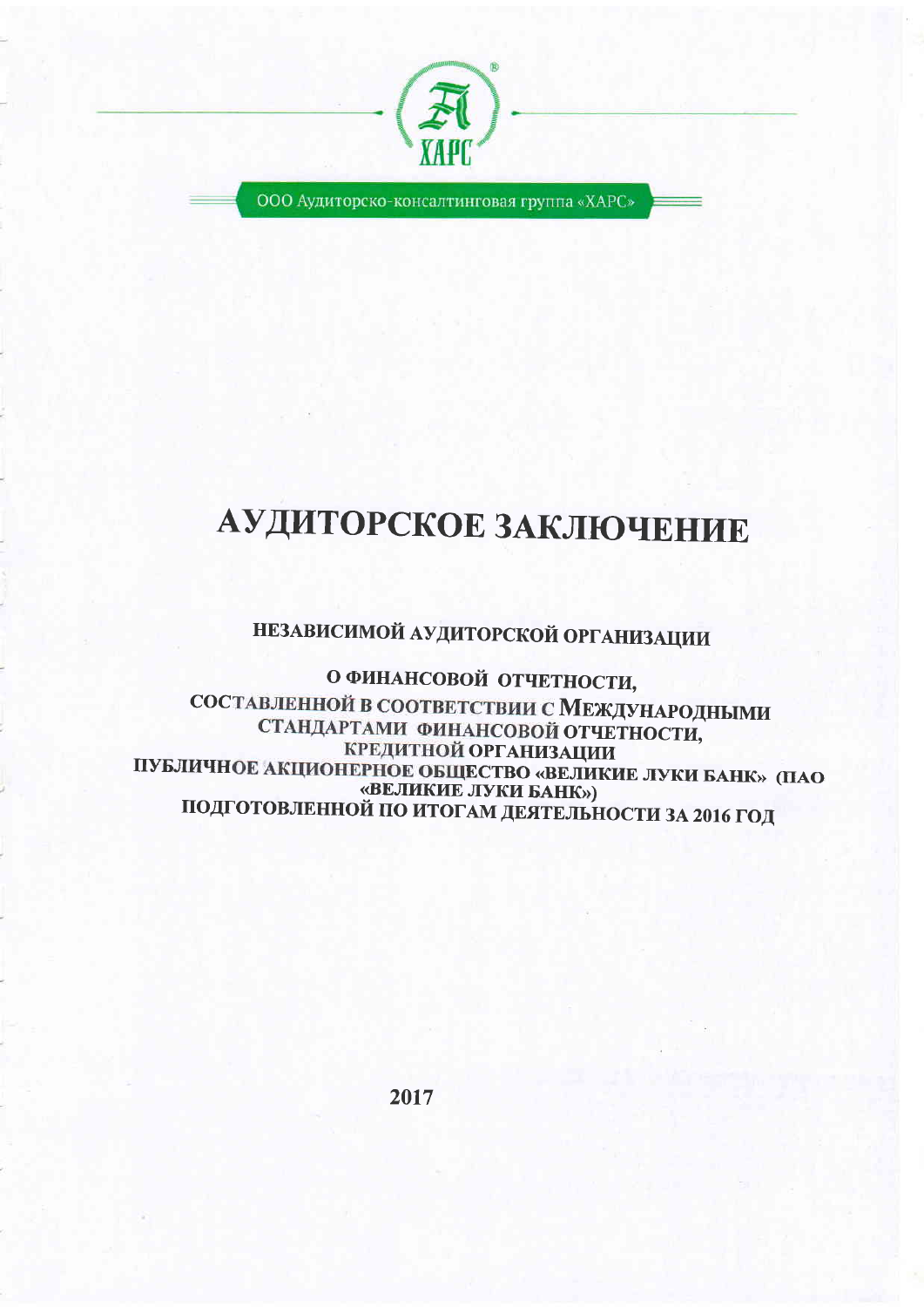## Акционерам и Совету директоров кредитной организации Публичное акционерное общество «Великие Луки банк» (ПАО «Великие Луки банк»)

#### Мнение

Мы провели аудит прилагаемой годовой финансовой отчетности кредитной организации Публичное акционерное общество «Великие Луки банк» (сокращенное наименование - ПАО «Великие Луки банк») (ОГРН 1026000001774; 182110, Россия, Псковская область г. Великие Луки, ул. Комсомольская, дом 27а), состоящей из отчета о финансовом положении по состоянию на 31 декабря 2016 года и отчетов о прибыли или убытке и прочем совокупном доходе, изменениях в капитале и движении денежных средств за 2016 год, а также примечаний к годовой финансовой отчетности, состоящих из краткого изложения основных положений учетной политики и прочей пояснительной информации.

По нашему мнению, прилагаемая годовая финансовая отчетность отражает достоверно во всех существенных отношениях финансовое положение кредитной организации Публичное акционерное общество «Великие Луки банк» (сокращенное наименование - ПАО «Великие Луки банк») по состоянию на 31 декабря 2016 года, а также его финансовые результаты деятельности и движение денежных средств за 2016 год в соответствии с Международными стандартами финансовой отчетности (МСФО).

## Основание для выражения мнения

Мы провели аудит в соответствии с Международными стандартами аудита (МСА). Наша ответственность в соответствии с этими стандартами описана в разделе «Ответственность аудитора за аудит годовой финансовой отчетности» настоящего заключения. Мы являемся независимыми по отношению к аудируемому лицу в соответствии Правилами независимости аудиторов и аудиторских организаций и Кодексом профессиональной этики аудиторов, соответствующими Кодексу этики профессиональных бухгалтеров, разработанному Советом по международным стандартам этики ЛЛЯ профессиональных бухгалтеров, и нами выполнены прочие иные обязанности в соответствии с этими требованиями профессиональной этики. Мы полагаем, что полученные нами аудиторские доказательства являются достаточными и надлежащими, чтобы служить основанием для выражения нашего мнения.

#### Ключевые вопросы аудита

Ключевые вопросы аудита это вопросы, которые, согласно нашему профессиональному суждению, являлись наиболее значимыми для нашего аудита годовой финансовой отчетности за текущий период. Эти вопросы были рассмотрены в контексте нашего аудита годовой финансовой отчетности в целом и при формировании нашего мнения об этой отчетности, и мы не выражаем отдельного мнения об этих вопросах. В отношении из указанного ниже вопроса наше описание того, как соответствующий вопрос был рассмотрен в ходе нашего аудита, приводится в этом контексте.

 $\overline{2}$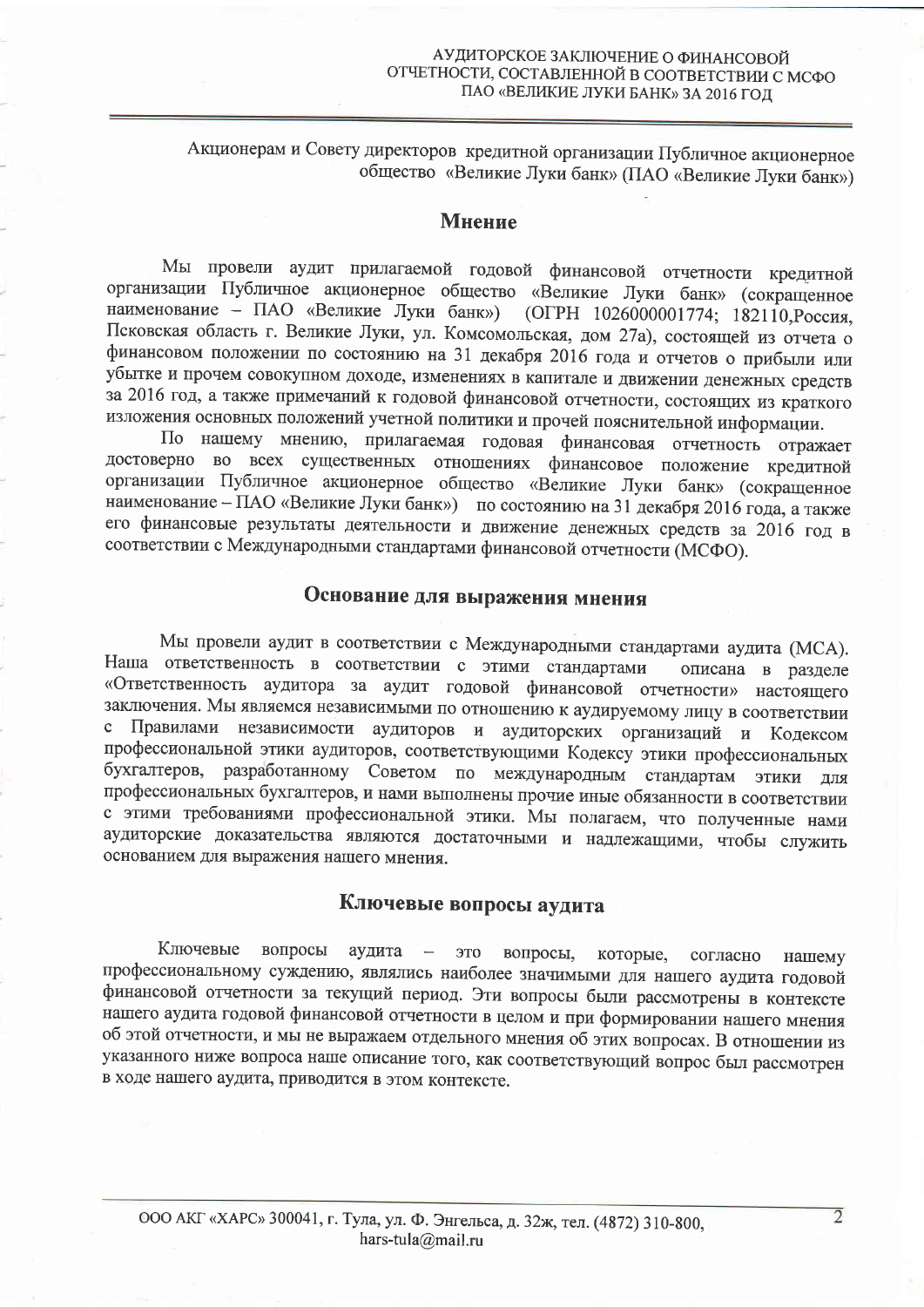#### Резервы под обесценение кредитов клиентам

Оценка уровня резерва под обесценение кредитов клиентам является ключевой областью профессиональных суждений руководства Банка. Выявление признаков обесценения и определение возмещаемой стоимости является процессом, включающим высокий уровень субъективного суждения, использование допущений и анализ различных факторов, в том числе финансового состояния контрагента и ожидаемых будущих денежных потоков. Информация об обесценении кредитов клиентам представлена в Примечании 8 «Кредиты и дебиторская задолженность», Примечании 22 «Управления рисками» к финансовой отчетности. Использование различных моделей и допущений может существенно повлиять на уровень резервов под обесценение кредитов клиентам. В силу существенности сумм выданных кредитов клиентам, которые в сумме составляют 35% от общего объема активов, а также высокого уровня субъективного суждения оценка резерва на возможные потери представляла собой один из ключевых вопросов аудита.

Наши аудиторские процедуры включали в себя анализ методологии оценки резерва, тестирование исходных данных, анализ допущений, использованных Банком при расчете обесценения, а также оценку достаточности резервов по выданным кредитов клиентам.

Мы также проанализировали соответствие информации в отношении резерва под обесценение кредитов клиентам, раскрываемой в финансовой отчетности Банка, применимым требованиям МСФО.

### Ответственность руководства и членов совета директоров аудируемого лица за годовую финансовую отчетность

Руководство несет ответственность за подготовку и достоверное представление данной годовой финансовой отчетности в соответствии с МСФО и за систему внутреннего контроля, которую руководство считает необходимой для подготовки годовой финансовой отчетности, не содержащей существенных искажений вследствие недобросовестных действий или ошибок.

При подготовке годовой финансовой отчетности руководство несет ответственность за оценку способности аудируемого лица продолжать непрерывно свою деятельность, за раскрытие в соответствующих случаях сведений, относящихся к непрерывности деятельности, и за составление отчетности на основе допущения о непрерывности деятельности, за исключением случаев, когда руководство намеревается ликвидировать аудируемое лицо, прекратить ее деятельность или когда у него отсутствует какая-либо иная реальная альтернатива, кроме ликвидации или прекращения деятельности.

Члены совета директоров несут ответственность за надзор за подготовкой годовой финансовой отчетности аудируемого лица.

## Ответственность аудитора за аудит годовой финансовой отчетности

Наша цель состоит в получении разумной уверенности в том, что годовая финансовая отчетность не содержит существенных искажений вследствие недобросовестных действий или ошибок, и в составлении аудиторского заключения, содержащего наше мнение. Разумная уверенность представляет собой высокую степень уверенности, но не является гарантией того, что аудит, проведенный в соответствии с МСА, всегда выявляет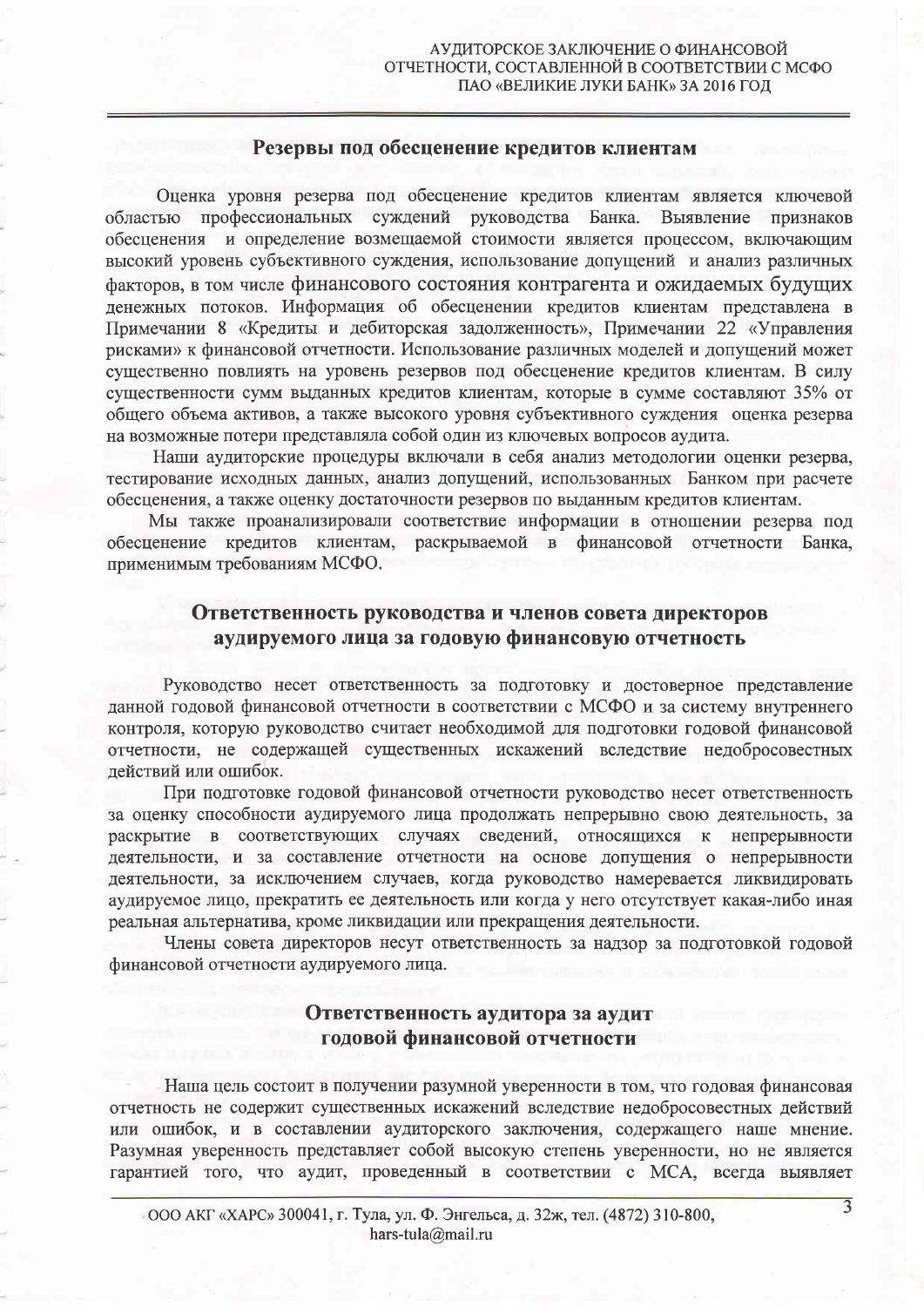существенные искажения при их наличии. Искажения могут быть результатом недобросовестных действий или ошибок и считаются существенными, если можно обоснованно предположить, что в отдельности или в совокупности они могут повлиять на экономические решения пользователей, принимаемые на основе этой годовой финансовой отчетности.

аудита, проводимого в соответствии В рамках c MCA. мы применяем профессиональное суждение и сохраняем профессиональный скептицизм на протяжении всего аудита. Кроме того, мы выполняем следующее:

а) выявляем и оцениваем риски существенного искажения годовой финансовой отчетности вследствие недобросовестных действий или ошибок; разрабатываем и проводим аудиторские процедуры в ответ на эти риски; получаем аудиторские доказательства, являющиеся достаточными и надлежащими, чтобы служить основанием для выражения нашего мнения. Риск необнаружения существенного искажения в результате недобросовестных действий выше, чем риск необнаружения существенного искажения в результате ошибки, так как недобросовестные действия могут включать сговор, подлог, умышленный пропуск, искаженное представление информации или действия в обход системы внутреннего контроля:

б) получаем понимание системы внутреннего контроля, имеющей значение для аудита, с целью разработки аудиторских процедур, соответствующих обстоятельствам, но не с целью выражения мнения об эффективности системы внутреннего контроля аудируемого лица:

в) оцениваем надлежащий характер применяемой учетной политики, обоснованность бухгалтерских оценок и соответствующего раскрытия информации, подготовленного руководством аудируемого лица;

г) делаем вывод о правомерности применения руководством аудируемого лица допущения о непрерывности деятельности, а на основании полученных аудиторских доказательств - вывод о том, имеется ли существенная неопределенность в связи с событиями или условиями, в результате которых могут возникнуть значительные сомнения в способности аудируемого лица продолжать непрерывно свою деятельность. Если мы приходим к выводу о наличии существенной неопределенности, мы должны привлечь внимание в нашем аудиторском заключении к соответствующему раскрытию информации в годовой финансовой отчетности или, если такое раскрытие информации является ненадлежащим, модифицировать наше мнение. Наши выводы основаны на аудиторских доказательствах, полученных до даты нашего аудиторского заключения. Однако будущие события или условия могут привести к тому, что аудируемое лицо утратит способность продолжать непрерывно свою деятельность:

д) проводим оценку представления годовой финансовой отчетности в целом, ее структуры и содержания, включая раскрытие информации, а также того, представляет ли годовая финансовая отчетность лежащие в ее основе операции и события так, чтобы было обеспечено их достоверное представление.

Мы осуществляем информационное взаимодействие с членами совета директоров аудируемого лица, доводя до их сведения, помимо прочего, информацию о запланированном объеме и сроках аудита, а также о существенных замечаниях по результатам аудита, в том числе о значительных недостатках системы внутреннего контроля, которые мы выявляем в процессе аудита.

Мы также предоставляем членам совета директоров аудируемого лица заявление о том, что мы соблюдали все соответствующие этические требования в отношении независимости и информировали этих лиц обо всех взаимоотношениях и прочих вопросах,

 $\overline{4}$